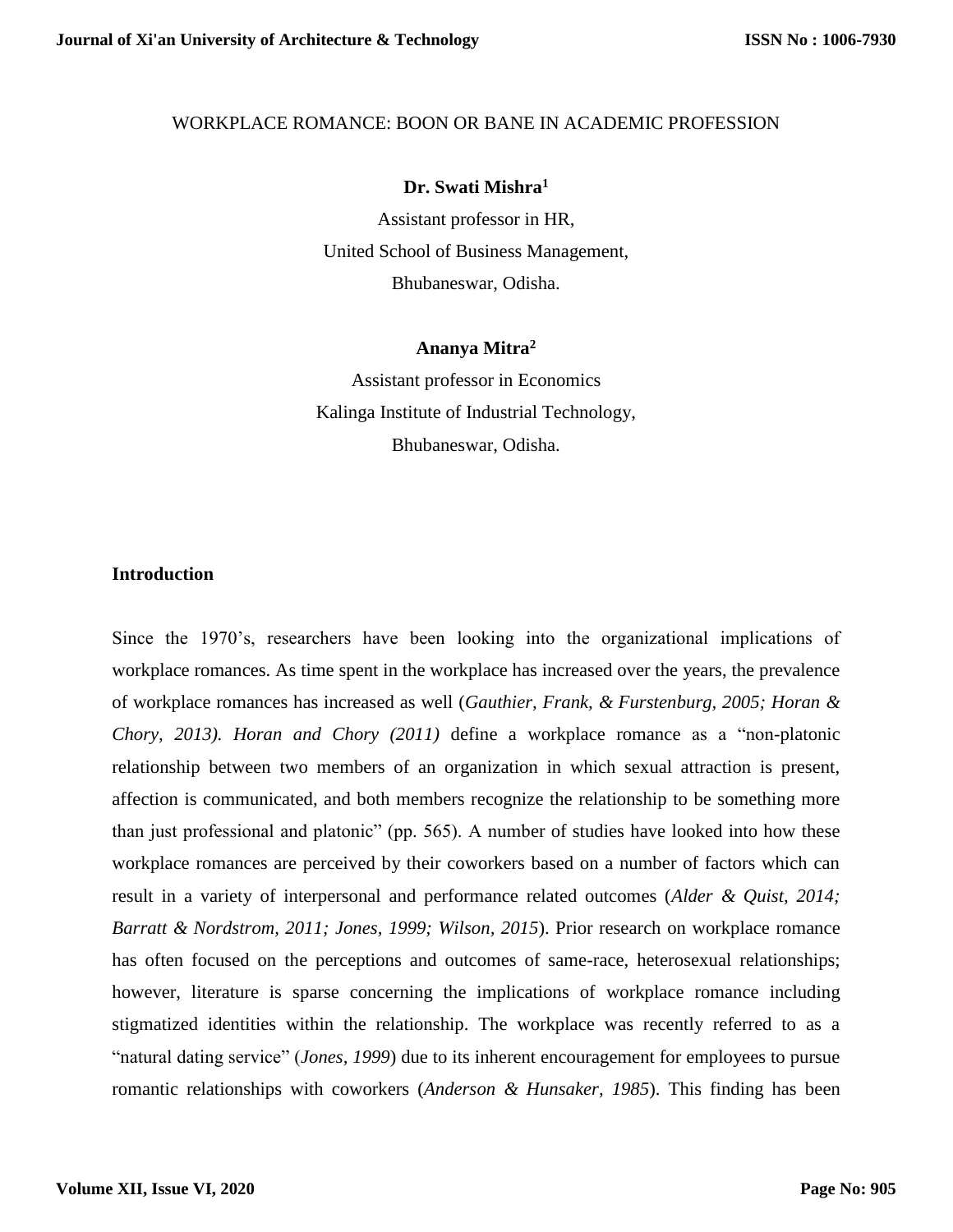attributed to many causes including, but not limited to, (1) employees spending a majority of their available time working for their perspective organizations, both on and off the site and (2) employees find that they share similar interests and values with their organizational peers (*Anderson & Hunsaker, 1985*; *Byrne, 1971*). In addition to these findings, research on attraction in the workplace has shown that working in close proximity with others, harboring mutual attitudes about each other with another individual, and finding it easy to interact with another individual are all predictors of attraction (*Byrne & Neuman, 1992; Salvaggio, Streich, Hopper, & Pierce, 2011*). Another study proposes that the increasing prevalence of workplace romances can be attributed to the influx of women in the workplace (*Ford & McLaughlin, 1987*; *Powell, 2001; Swartz, Warfield & Wood, 1987*). Seeing as the number of Black and homosexual employees is rising as well (*Deitch et al., 2003*; *Phillips, Ingram, Smith, & Mindes, 2003*), this too could have implications for an increased number of stigmatized relationships in the workplace.

Taken together, research in this field is relevant to organizational well-being. As a whole, uninvolved coworkers and supervisors generally perceive workplace romance negatively in the context of the organization (*Brown & Allgeier, 1996*). Managers oftentimes resent these relationships out of fear for what negative outcomes they might incur upon uninvolved coworkers as well as the organization as a whole (*Alder & Quist, 2014*). Concurrent with these findings, an estimated forty percent of managers hold negative perceptions towards employee dating (*Brown & Allgeier, 1995*); furthermore, a survey done by the Society for Human Resource Management in 2002 presented that an astounding eighty one percent of HR professionals as well as seventy six percent of executives describe workplace romance as "dangerous" (SHRM, 2002). Despite this resounding disapproval from management, another survey by the Society for Human Resource Management done in 1998 showed that the frequency of workplace romance has done nothing but increase or remain constant in years past among organizations in the United States (SHRM, 1998). Collectively, the increasing number of workplace romance and the inherent disdain towards those workplace romances from OPs raises important questions as to how stigmatized relationships fit into this finding. Workplace discrimination is still reported (*Bergart, 2004*; *Deitch et al., 2003*; *Link & Phelan, 2001*) and, as such, involvement in a workplace romance could pose to be potentially dangerous for stigmatized individuals. Because of this, we see the implicit need for more research examining workplace romances.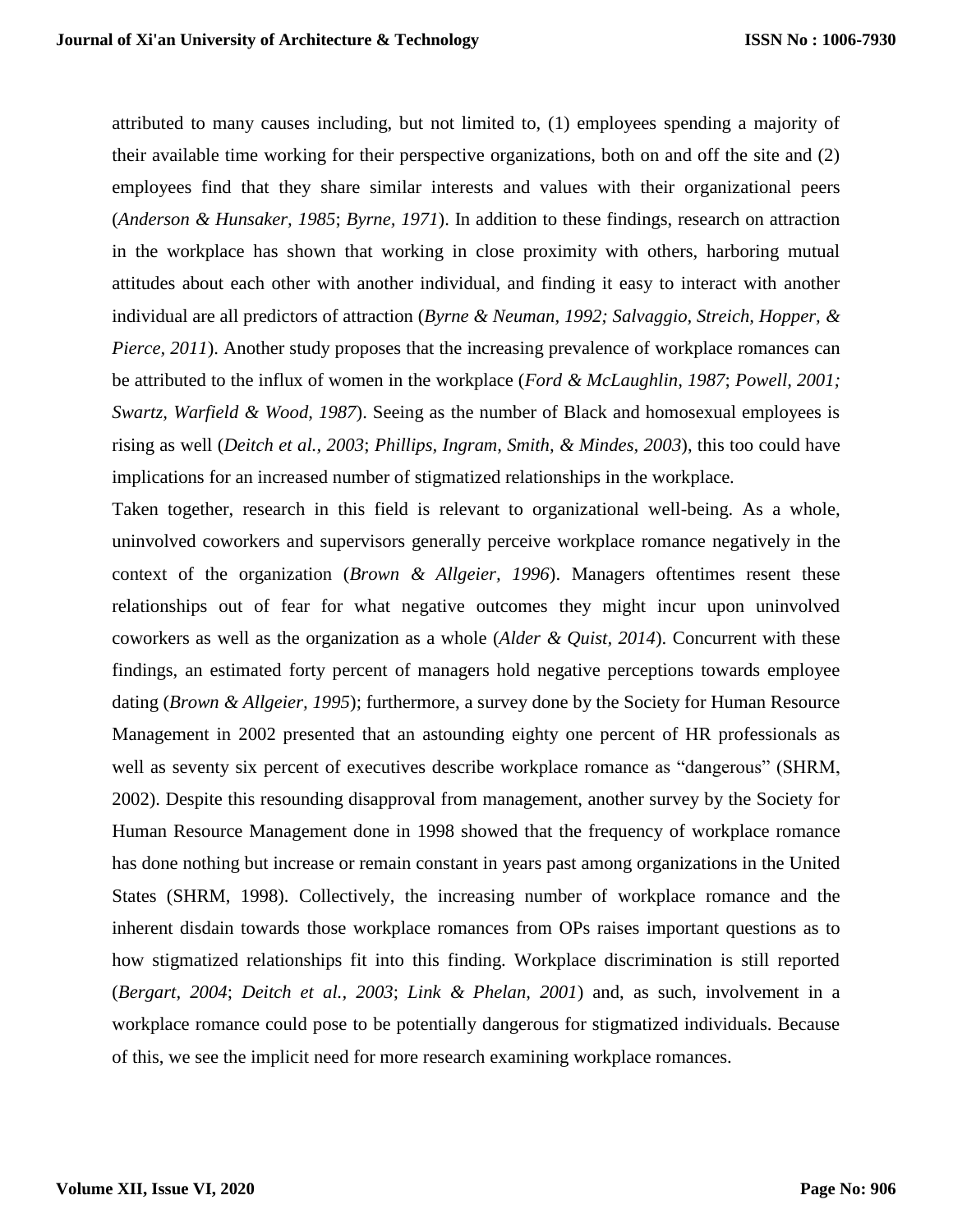## **Literature Survey**

Workplace romance can be defined as "some form of intimate relationship between two employees who have both expressed their romantic feelings in the form of dating or other intimate association'' (*Foley and Powell, 1999; Mainiero, 1989; Quinn, 1977*). Workplace romances have been a point of discussion from different disciplinary perspectives like business (*Greenberg, 1998; Mainiero, 1986; Powell, 1986, 2001*; *Quinn, 1977*), psychology (*Brown & Allgeier, 1995*; *Dillard & Broetzmann, 1989*), and legal studies (*Hoffman, Clinebell, & Kilpatrick, 1997*; *Wilson, Filosa, & Fennel, 2003*). It is a mutually preferred relationship among two people at work place with a few components of sexuality and physical closeness (*Powell and Foley, 1998*). Employee relations and productivity at work may be affected by sexual and romantic relationships (*Mainiero, 1989*). On the other hand research suggests that work place romance can enhance employee performance and improves organizational culture and more specifically climate of the organization (*Quinn, 1977*). It also boost excitement, develops communication, fuel creativity and escort to high job satisfaction (*Pierce et al., 1996*). Interestingly "a new sexual revolution'' has started with workplace romance *Mainiero (1989).* Now days the workplace is progressively becoming a sexual environment (*Riach and Wilson, 2007*; *Morgan and Davidson, 2008*). The reason behind this is not only the entry of more and more women workers (*Hoffman et al., 1997*; *Neugarten and Shafritz, 1980*) but also their involvement in managerial roles (*Devine and Markiewicz, 1990*; *Fagenson, 1993*; *Jones, 1999*; *Powell, 2001*). Spending long working hours together results into frequent interaction and also increases dependence on each other (*Anderson and Fisher, 1991*; *Hoffman et al., 1997*). There are possibilities of romantic or sexual encounters because of frequent interaction between male and female employees (*Dillard, 1987*; *Paul and Townshend, 1998*). It is impossible to eradicate workplace romance completely from the organizations (*Civil, 1998*; *Lee, 1996*) and it will stay in the workplace (*Gomes et al., 2006*). Understanding work place romance is very essential because then only policies can be made as it is a very sensitive issue (*Kakabadse and Kakabadse, 2004*). Supervision and monitoring on interpersonal relations at work may help managers to face these sensitive encounters (Bowes-Sperry and Powell, 1999; *Kakabadse and Kakabadse, 2004*).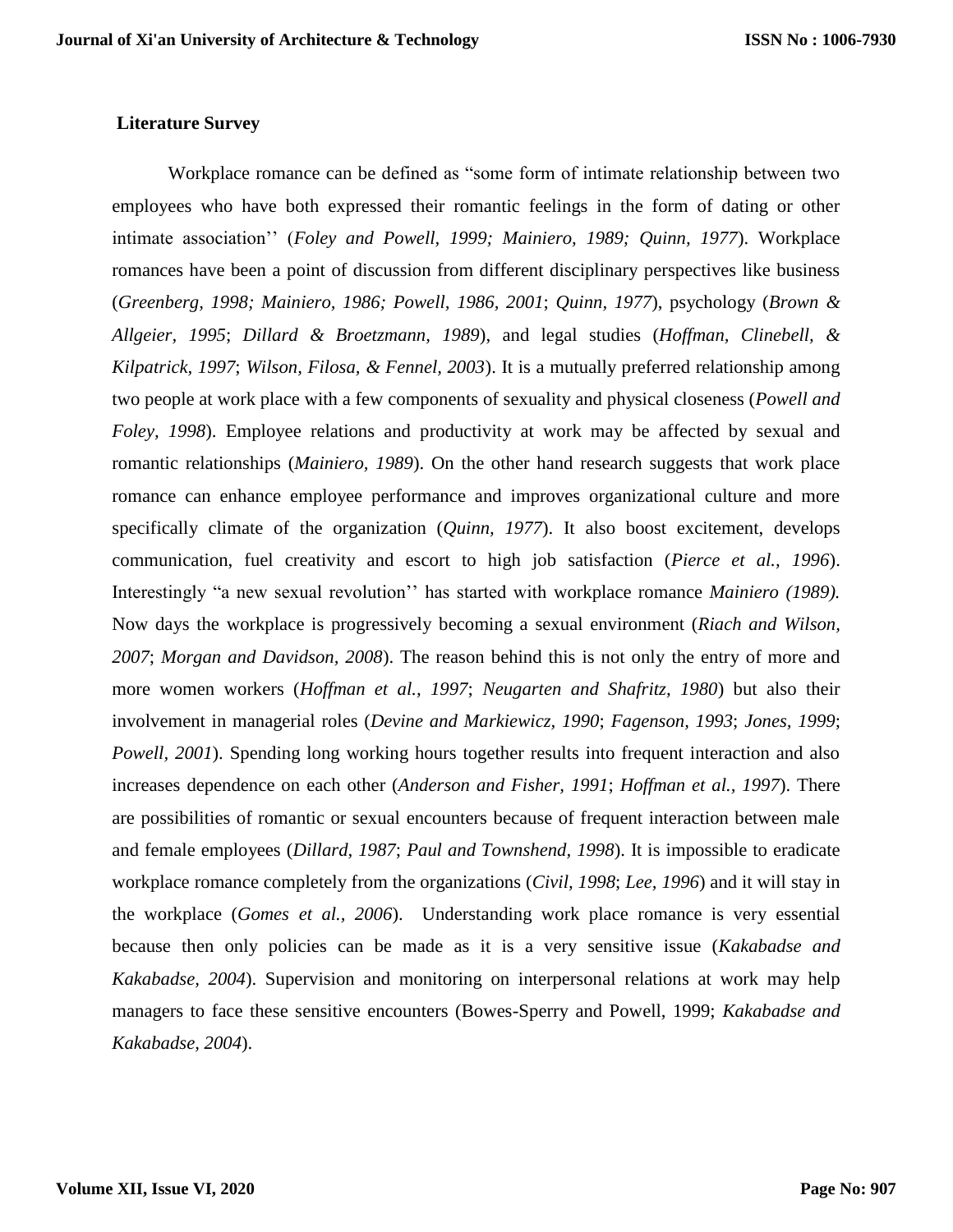Social-sexual behavior at work can be known through the study of workplace romance (*Brown and Allgeier, 1995*) which is not frequently studied earlier (*Kakabadse and Kakabadse, 2004*; *Riach and Wilson, 2007*). Workplace romance involves high levels of mutual intimacy and sexual attraction (*Mainiero, 1993*; *Wittemann, 1993*). Despite of frequent occurrence of workplace romance it is not considered functionally appropriate (*Riach and Wilson, 2007*) and it is not the sign of professionalism. So to be professional one has to keep sex and work separate (*Schultz, 2003*). Love is an irrational emotion which should be avoided otherwise that will hamper the foundation of rationality (*Schultz, 2003*). Though sexual attraction cannot be controlled the guidance of workplace etiquette can suppress office romances (*Morgan and Davidson, 2008*). Not only workplace romance needs to be controlled but disciplinary actions must be taken against those who allowed it (*Schultz, 2003*). This view is not going to be changed in the recent years in spite of increase in workplace romance (*Mainiero, 1989*). Researches about workplace romances are sparse because of the sensitive nature of the topic and therefore researchers are forced to rely on third party observations (*Mainiero, 1986*). Although there is limited empirical research on the topic the extant research indicates negative perception of work place romance by the employees in organizations (*Brown & Allgeier, 1996; Powell, 1986*). This is not good news for those who have either involved or having a desire to involve in workplace romance (*Bordwin, 1994*; *Greenberg, 1998*; *Shellenbager, 2004*). The reason behind this negative perception is highlighted by Quinn (1977) who identified 3 factors "love (a sincere desire for companionship or genuine love), ego (excitement, adventure, and sexual experience), and job (money, advancement, and job security)".On the contrary Dillard and Broetzmann (1989) highlighted that people involved in workplace romances show positive attitude whereas relationship due to job motives leads to high absenteeism. Employees perceive workplace romance which originates from job motives has a negative effect on organization's culture, social climate and employee's work performance (*Dillard et al. 1994*). *Brown and Allgeier (1996)* found that superior- subordinate romances are negatively perceived in comparison to romances between colleagues or of equal status. Money, advancement and job security are the reasons behind subordinates dating superiors. Additionally Jones (1999) reported that workplace romance is more negatively perceived when the supervisor is woman and the subordinate is man.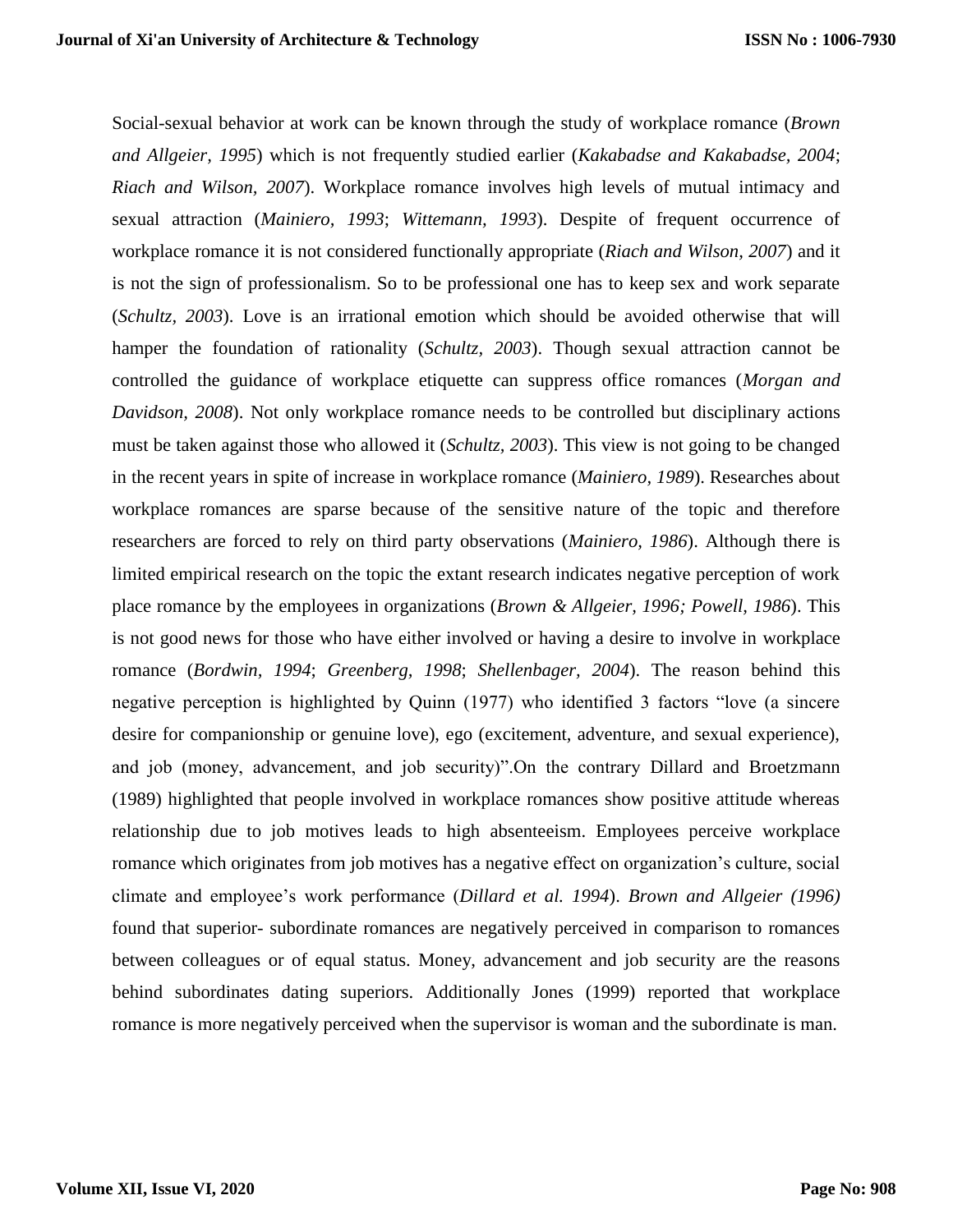### **Objective**

The study makes a modest attempt to analyse workplace romance and its antecedents and consequences on various socio-economic variables, in Odisha, specifically in academic sectors.

### **Data and Method**

The current study focuses on the antecedents and consequence of workplace romance from various social, psychological and economic aspects of life.

*Scope of study:* To study the antecedents and consequence of workplace romance the present study focuses on the academic staffs of various management institutes, across Odisha. The paper covers both private and government institutes. As per AICTE portal there are 81 institutes provide 'PG' courses on 'management' studies in the state of Odisha in the year 2019. Out of 81 institutes 61 are in Khorda district itself. Thus the study selected Khorda as its geographical area of research.

*Variable selection:* After a systematic literature survey a list of antecedents and consequence of workplace romance, was prepared. Out of the mostly used antecedents and consequence, only those were selected which were applicable to Odisha's academic sector. The list of antecedents and consequence was drafted with the help of expert opinion (Delphi Method).

As pilot survey the questionnaire was circulated among 50 respondents and their responses were recorded. The pilot survey passed both reliability and validity test.

*Data Collection method:* Early literature showed three prominently used method of collecting data on workplace romance. They are questionnaire method, interview method and case study approach. Mostly researchers in foreign countries have used interview method and case study approach to study workplace romance*.* For substantiating the objective of the current paper, it was crucial to use quantitative technique. Workplace romance being sensitive subject confidentiality was essential. Direct approach was not suitable. Keeping time and money in mind, questionnaire method was adopted, without compromising the objective of the study. Chi square test is used to test the significance of the result.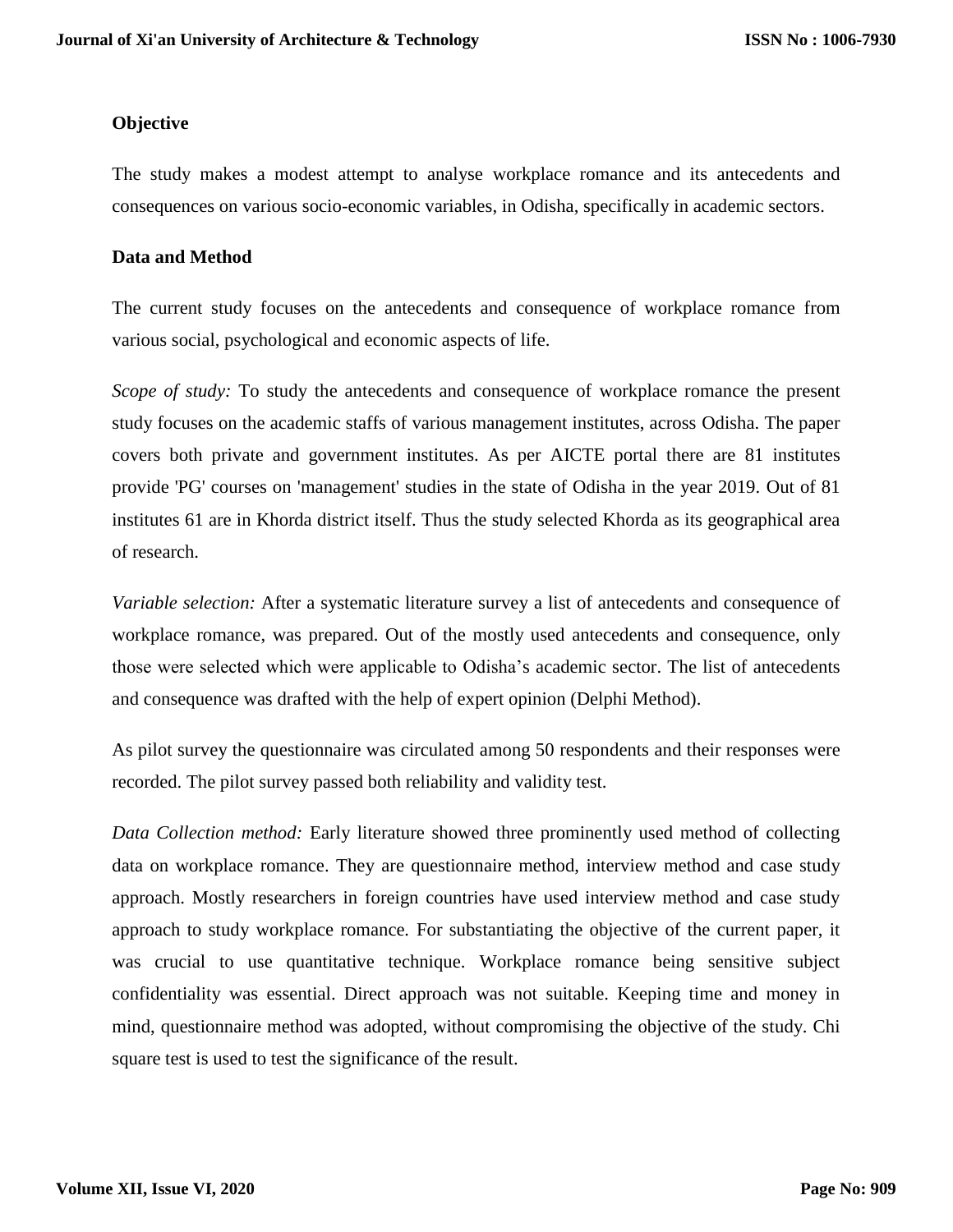*Sample size:* Using 95 percent confidence interval, 5 percent margin of error, 50 percent population proportion and 61 as population size, sample size turned out to be 53. Simple random sampling (Lottery Method) is used to select the institutes. There are total 945 teaching faculties employed in 81 colleges that is an average of 11 employees per college. Assuming 583 (11\*53) as the total number of employees in the selected colleges, sample size obtained is 232. Snow ball sampling technique is applied to distribute 500 questionnaires, during the months of April and May, 2019. Out of 500 distributed questionnaires, 261 were received. Out of which 31 questionnaires was unusable. So the study is based on 230 samples consisting of 103 female and 127 male respondents.

#### **Data Analysis**

As per AICTE portal there are total 275 (29%) female faculties and 670 (71%) male faculties. The sector is clearly male dominated. So, to reduce gender biasness in the result, the study consists of 45 percent female and 55 percent male respondents.

The Supreme Court of India declaring Section 377 (same sex relationship) and Section 497 (adultery a criminal offence) of the IPC as unconstitutional in 2018 shows that India is going through a transitional phase. Thus baby boomers, Gen X and Gen Y are sure to have difference of opinion with respect to workplace romance. The study reflects the opinion of Gen Y as 68 percent of the respondents belong to Gen Y.

The study includes both government and private management colleges. In government colleges there are two types of teaching faculties- Those who are recruited by government on regular basis and others who are recruited on contractual basis. Both categories have been taken into consideration. There is a third type of organizations which are owned by the government but are run in self financing mode. These institutes are also included in the study. The data set thus consists of 19 percent faculties who work in government colleges but receive consolidated salary on contractual basis, 57 percent teaching faculties of private colleges and 24 percent of government colleges.

Around 72 percent of the respondents have seen average 3 couples engaged in workplace romance. And 11 percent of the respondent have come across 'above 11' number of couples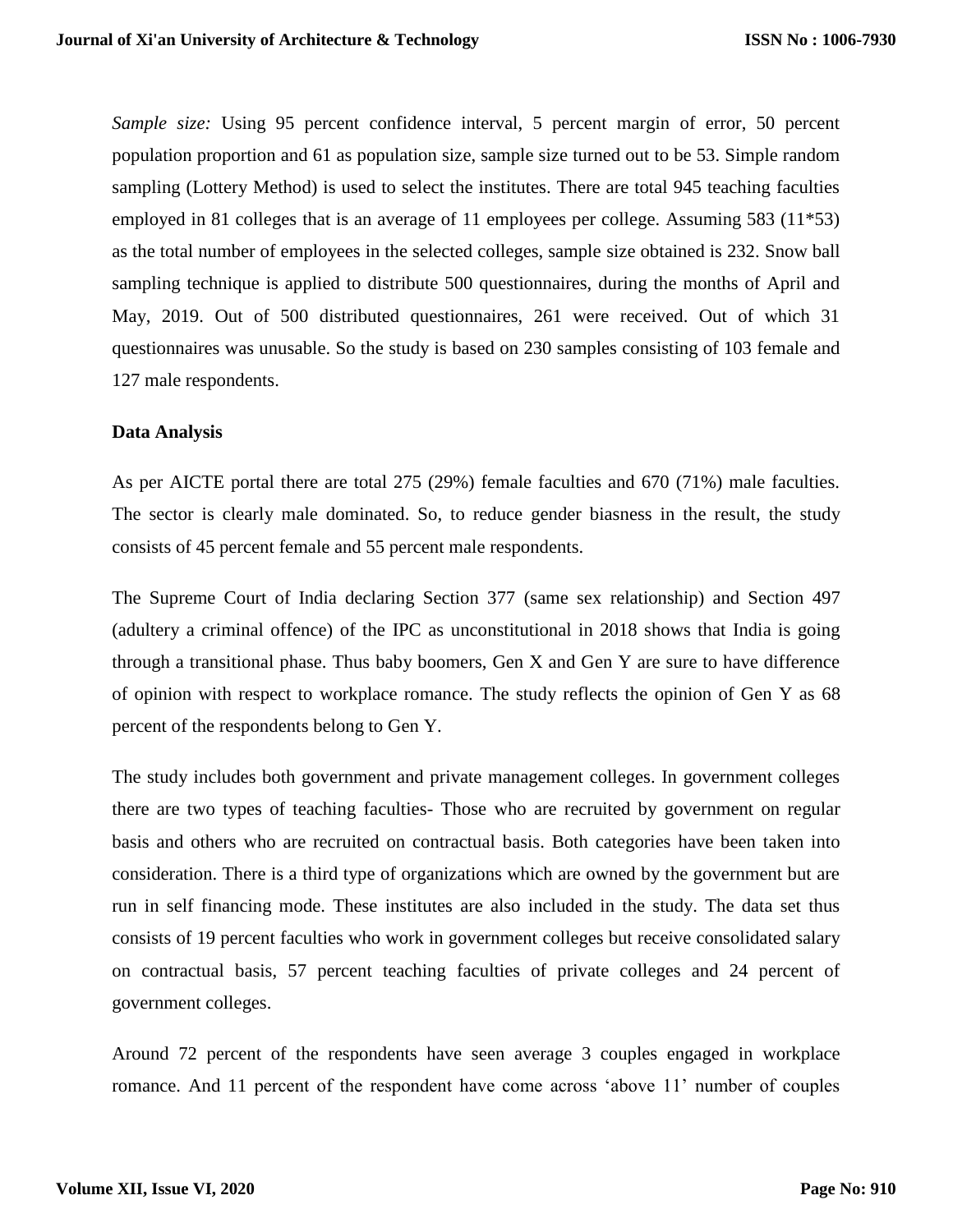engaged in workplace romance. Fifteen percent have faced average 8 couples in workplace romance, while only 2 percent denied to have come across any couples engaged in workplace romance.

## **Findings**

The respondent's reaction to workplace romance is influenced by many factors for example the couple as an individual, the respondent's own perception towards workplace romance, and the work environment. The empirical findings are compared against other studies to find the theoretical and practical implications.

## **Antecedents of workplace romance**



*Quinn in 1977* pointed out three conditions which may lead to workplace romance. Firstly the individuals must be sitting close to one another; secondly the task given to them need both of them to work together and thirdly sporadically meeting one another. The first and second conditions are satisfied in case of faculty members of same discipline. And the third is seen in case of faculties of inter disciplinary subject. In colleges workstations are arranged for teachers of common discipline in one departmental room. Usually a group of faculties share a common room. They spend most of their time together, after their classes, post exam duty, during summer and breaks in between the semesters. This frequent interactions leads to attraction (*Quinn and Judge, 1978*). Our findings [Table 1] corroborate with Quinn's analogy, whereby majority of respondents feel that spending more time and helping each other in crucial time generates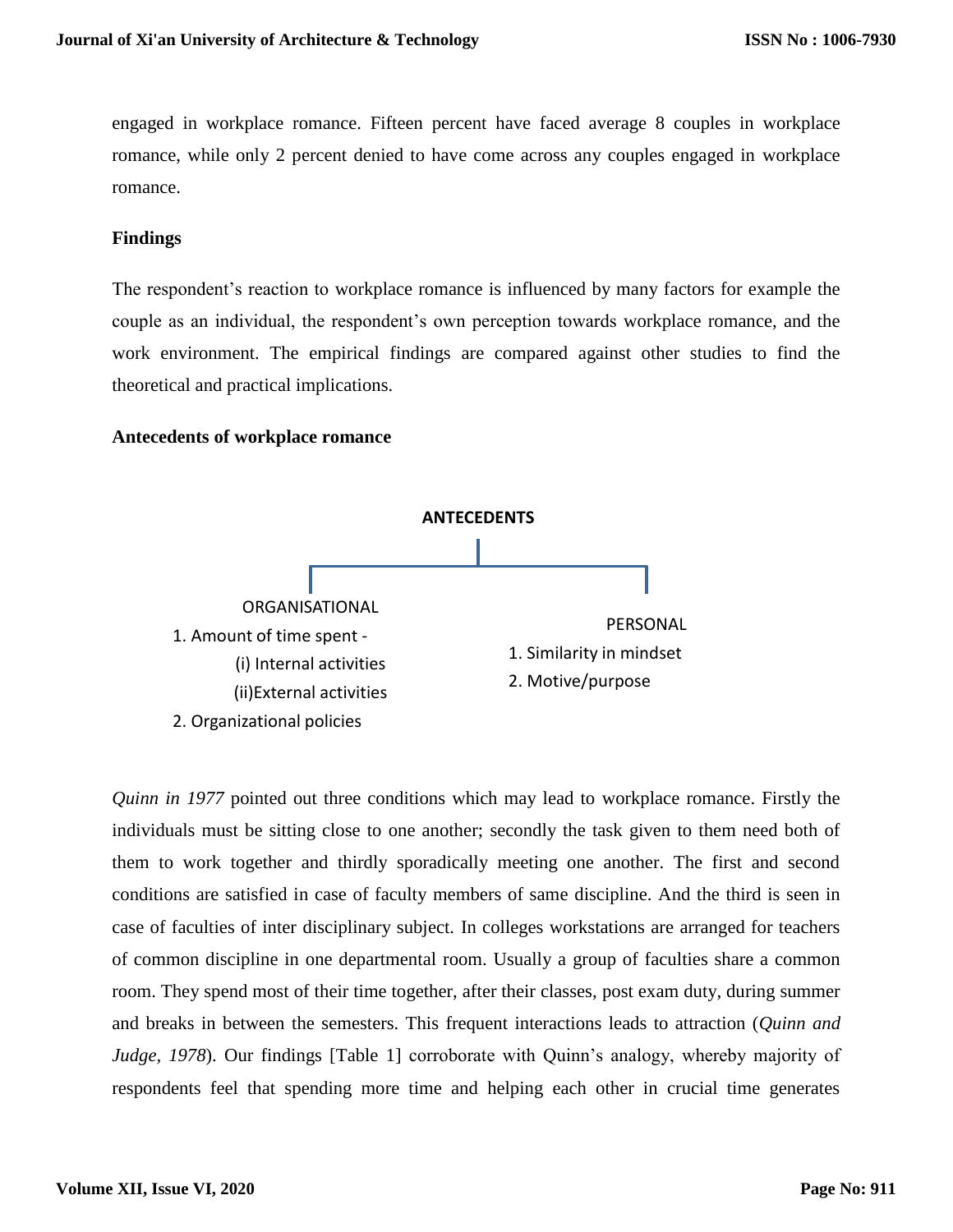workplace romance. Female faculties strongly believe (14 percent) that physical closeness leads to workplace romance.

|                      | TUMMIV.  |           |         |
|----------------------|----------|-----------|---------|
| Response $(\% )$     | Total    | Male      | Female  |
| Agree                | 43       | 24        | 19      |
| Strongly agree       | 23       |           | 14      |
| Neutral              | 22       |           |         |
| Disagree             | 10       |           |         |
| Strongly disagree    |          |           |         |
| Chi-Square statistic | 8.17E-10 | 1.358E-05 | 4.8E-05 |

Table 1- Spending more time and helping each other in crucial time generates workplace romance.

Source: Authors own compilation

"The smaller the physical and functional distance between two people, the more likely they are to be attracted to each other" (*Segal, 1974*). In academics, faculties are often engaged in various research works and other co-curricular activities. These external activities are allotted in groups. Less functional distance among individuals give rise to workplace romance (*Dixit, 1985*). Since the faculties have to spend a lot of time together, this increases their chances of getting attracted to each other (*Byrne and Neuman, 1992*). The study showed similar result. Respondents (80 percent) support that performing external activities together frequently over a long period of time generates workplace romance [Table 2]. Male faculties (44 percent) believe that working together outside the premises leads to workplace romance. Our results substantiate the early research (*Warfield, 1987*) in workplace romance and show that amount of time spent with each other acts as an antecedent of workplace romance.

Table 2- Performing external activities together frequently over a long period of time generates workplace romance.

| ,, <i></i> .         |           |           |         |  |
|----------------------|-----------|-----------|---------|--|
| Response $(\%)$      | Total     | Male      | Female  |  |
| Agree                | 53        | 31        | 22      |  |
| Strongly agree       | 27        | 14        |         |  |
| Neutral              | 14        |           | О       |  |
| Disagree             |           |           |         |  |
| Strongly disagree    |           |           |         |  |
| Chi-Square statistic | $3.5E-18$ | 4.416E-11 | 4.4E-07 |  |

Source: Authors own compilation

The institutional values and beliefs with respect to workplace romance play a vital role on how it is viewed by others (*Mainiero, 1989*; *Quinn and Judge, 1978)*. In India unlike in foreign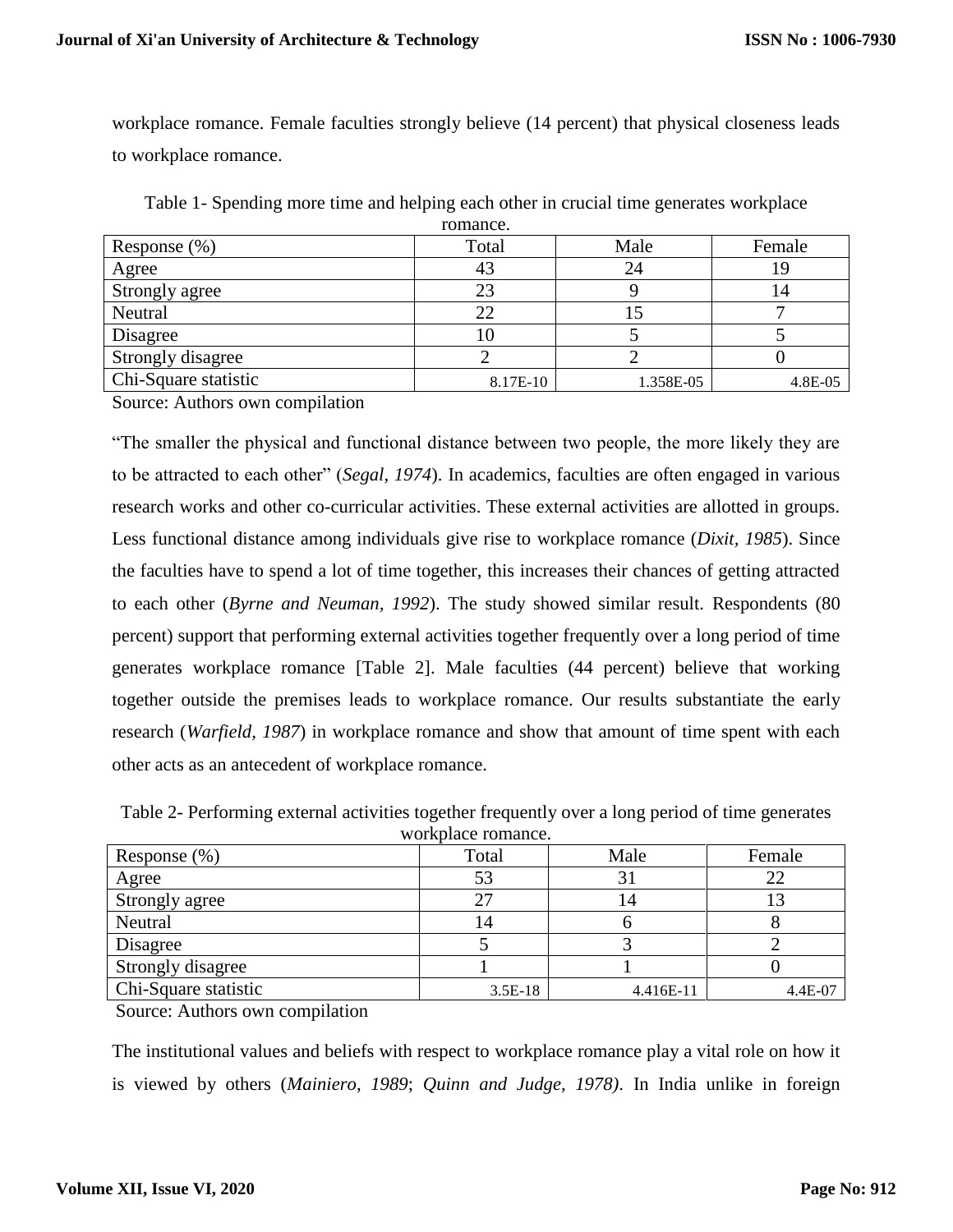countries, teachers are portrayed as Gods - '*Guru Brahma, Guru Vishnu, Guru Devo Maheshwara, Guru Sakshat Param Brahma, Tasmai Shri Gurave Namah'.* workplace romance thus is seen as a taboo. So, even today no colleges in India or in Odisha have any formal written guidelines as to encourage (or discourage) workplace romance. This lack of clear cut guideline on workplace romance gives rise to chaos and confusion. Though majority of respondents (51 percent) believe that lack of organizational policies to suppress workplace romance (Ease of opportunity) instigates it, but still 27 percent of them responded neutral [Table 3]. Sixteen percent of respondent thought that institution guidelines might have no role in workplace romance as it is a personal choice.

Table 3- Lack of organizational policies to suppress workplace romance (Ease of opportunity) encourages it.

|                      | $\alpha$ - |           |         |
|----------------------|------------|-----------|---------|
| Response $(\%)$      | Total      | Male      | Female  |
| Agree                | 36         | 22        | 14      |
| Strongly agree       |            |           |         |
| Neutral              | 27         | 14        | 13      |
| Disagree             | 16         |           |         |
| Strongly disagree    |            |           |         |
| Chi-Square statistic | 1.9E-05    | 6.397E-04 | 5.8E-02 |

Source: Authors own compilation

While choosing a romantic partner generally a male gives more emphasis on the physical attractiveness of the female (*Byrne, Ervin and Lamberth, 1970*). The most significant features are height (*Sheppard and Strathman, 1989*) and weight (*Smith, Waldorf and Trembath, 1990).* Our results showed a different trend [Table 4]. Both male and female respondents together (68 percent) believed that it's the similarity in mindset rather than physical attraction that individuals get attracted to each other romantically in their workplace. The current results support the findings of *Hogg and Cooper (2003)* "Recent studies have consistently found that higher perceptions of similarity are associated with increased levels of relationship quality".

Table 4- It's the similarity in mindset rather than physical attraction that individuals get involved in workplace romance.

| Response $(\%)$   | Total | Male | Female |
|-------------------|-------|------|--------|
| Agree             | 46    | 28   | 10     |
| Strongly agree    | 22    |      |        |
| Neutral           | LΟ    |      |        |
| Disagree          |       |      |        |
| Strongly disagree |       |      |        |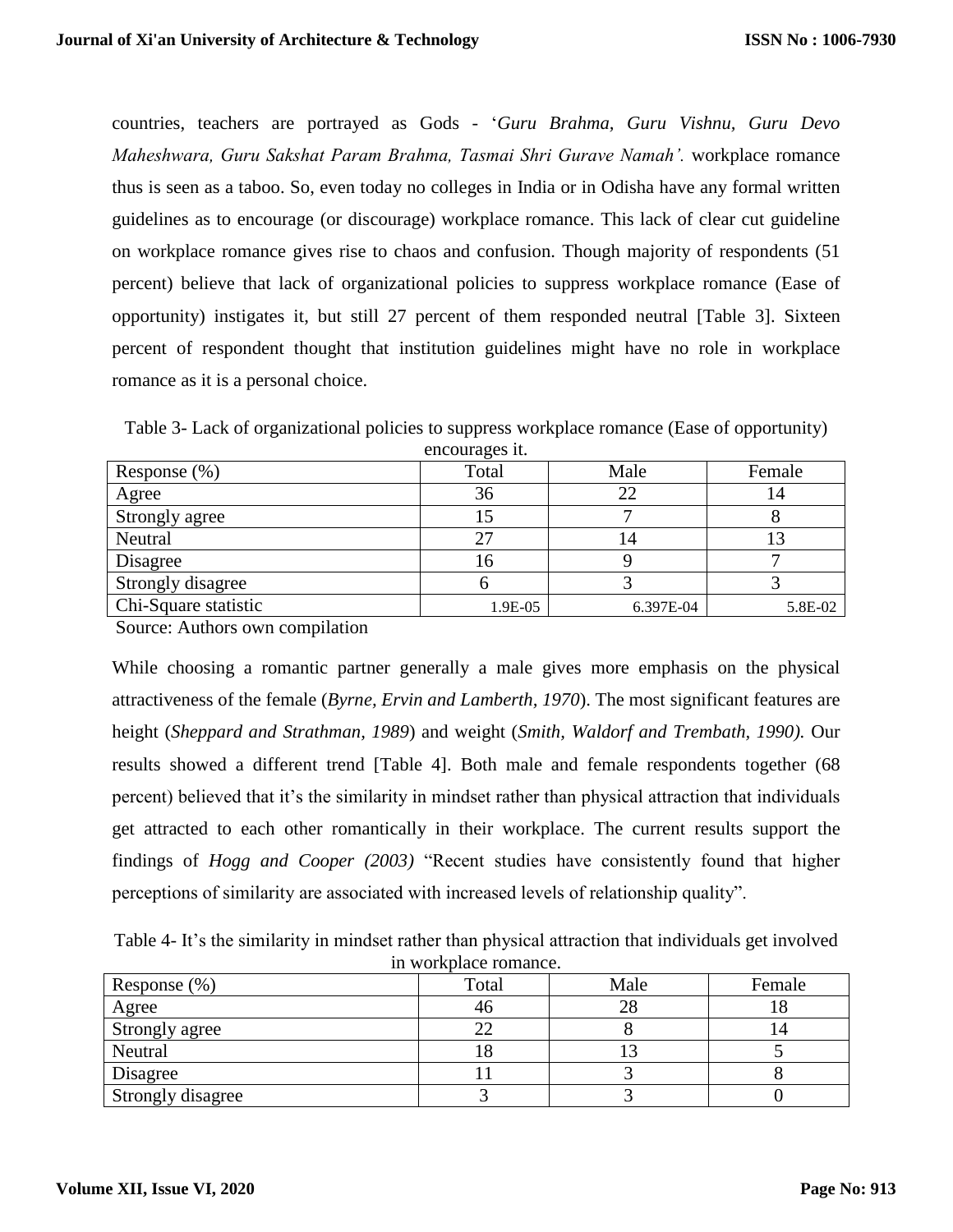| Chi-Square statistic            | $9.8E-11$ | 6.672E-08 | .5E-04 |
|---------------------------------|-----------|-----------|--------|
| Source: Authors own compilation |           |           |        |

Thirty seven percent of the respondents think that workplace romance provides them with job security, gain support and favourism from their superior or colleague and at the same time share job stress and pressure [Table-5]. Twenty five percent of the respondents think that the individuals involved in workplace romance has the potentiality to carry it to the next level. This line of thought also explains why similarity in mindset rather than physical attraction is given priority while choosing a partner [Table -4], that is beauty lies in the eyes of the beholder.

| Response $(\%)$                                                                                                                                                                                                                | Total   | Male      | Female  |  |
|--------------------------------------------------------------------------------------------------------------------------------------------------------------------------------------------------------------------------------|---------|-----------|---------|--|
| Job related                                                                                                                                                                                                                    | 37      | 16        | 21      |  |
| Ego                                                                                                                                                                                                                            |         |           |         |  |
| Love                                                                                                                                                                                                                           | 25      | 13        | 12      |  |
| <b>Thrill</b>                                                                                                                                                                                                                  | 20      | 15        | 5       |  |
| <b>NOTA</b>                                                                                                                                                                                                                    | 16      |           |         |  |
| Chi-Square statistic                                                                                                                                                                                                           | 1.4E-06 | 4.516E-03 | 3.2E-05 |  |
| Correspondent of the community of the contract of the contract of the contract of the contract of the contract of the contract of the contract of the contract of the contract of the contract of the contract of the contract |         |           |         |  |

Table 5- workplace romance arises due to need for:

Source: Authors own compilation

Individuals "get turned on by competence, by being in a team that wins, by being better together than separate. That's often erotic and compelling" (*Loftus, 1995*). Twenty percent respondent felt that this generates a thrill among individuals who get carried away and develop a workplace romance. Sixteen percent felt that the reason one gets involved in workplace romance is neither because of love, job or ego. They commented that it's a passing phase and/or infatuation. According to them it's a temporary phenomenon and with time it usually fades away.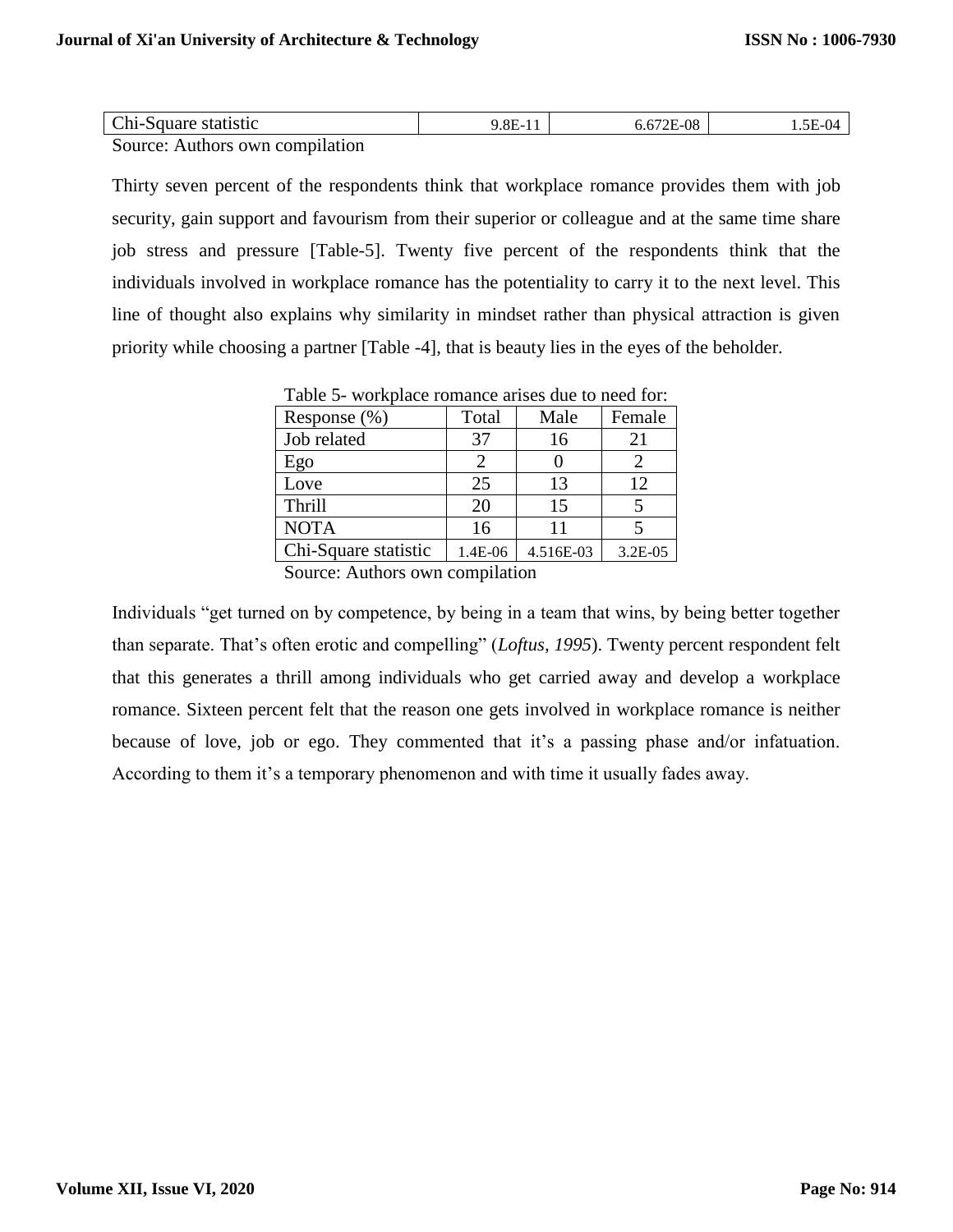### **Consequences of Workplace Romance**



Early study has shown workplace romance has dual impact on job performance. workplace romance positively (*Lobel, Quinn, Clair and Warffield, 1994; Anderson and Hunsaker, 1985; Quinn, 1977*) and negatively (*Driscoll and Bova, 1980; Quinn and Judge, 1978*) affect job performance of the involved couples. The outcome depends on two things - how the relationship is perceived by other faculties and management and how the relationship is perceived by the couple themselves.

Our results gave a mixed response on relationship between workplace romance and efficiency/productivity. Only 32 percent of respondent thought that workplace romance had positive impact on efficiency/productivity, while others were either neutral (15 percent) or differed (fifty three) [Table 6]. To get a clear picture the study has broken the efficiency measuring criteria.

| Table o- Happly in love makes minimer a good worker. |       |      |        |  |
|------------------------------------------------------|-------|------|--------|--|
| Response $(\%)$                                      | Total | Male | Female |  |
| Agree                                                | 27    | 16   |        |  |
| Strongly agree                                       |       |      |        |  |
| Neutral                                              | 15    |      |        |  |
| Disagree                                             | 38    |      |        |  |

Table 6- Happily in love makes him/her a good worker.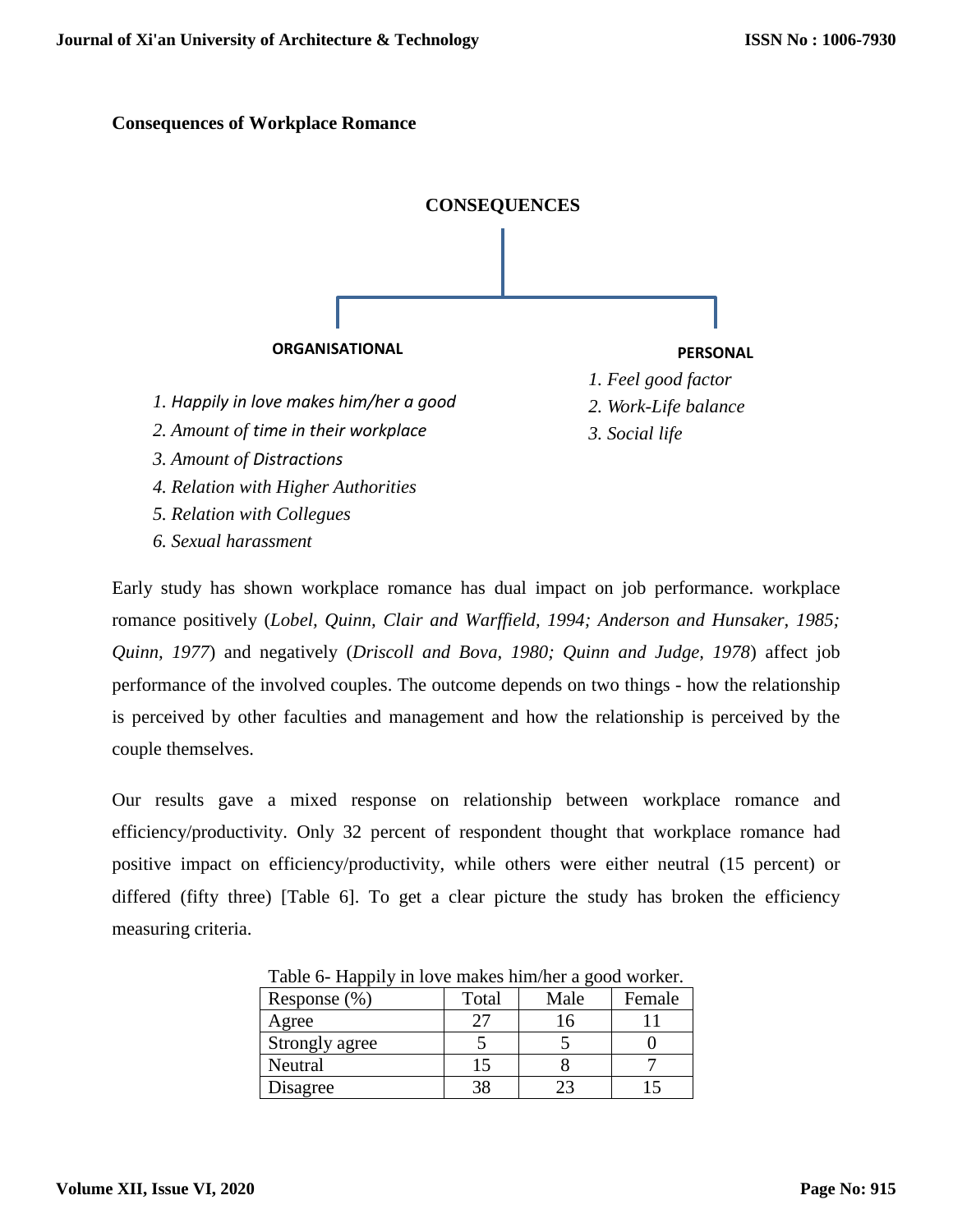| Strongly disagree            |           |           |         |
|------------------------------|-----------|-----------|---------|
| Chi-Square statistic         | $2.9E-06$ | 6.397E-04 | 7.7E-03 |
| Corneau Arthony organization |           |           |         |

Source: Authors own compilation

workplace romance can motivate an employee to perform better in his/her task, as it develops more passion among couples about their work (*Dillard & Broetzmann, 1989*) because of which they are willing to spend more time in workplace (*Mainiero, 1989*). Seventy one percent of the respondents believed that individuals involved in workplace romance spend more time in their workplace [Table 7], but that does not mean that the extra time is spent productively.

Table 7- Individuals involved in workplace romance spend more time in their workplace (beyond working hours).

| Response $(\%)$      | Total     | Male      | Female  |
|----------------------|-----------|-----------|---------|
| Agree                | 46        | 27        |         |
| Strongly agree       | 25        |           |         |
| Neutral              |           |           |         |
| Disagree             |           |           |         |
| Strongly disagree    |           |           |         |
| Chi-Square statistic | $2.5E-08$ | 6.319E-06 | 1.3E-06 |

Source: Authors own compilation

Study pointed out that [Table 8] the partners involved in workplace romance are less focused in their work (51 percent). The couples are mostly seen busy with their mobile phones. Even during meetings and other discussions they remained aloof. The respondents (29 percent) who supported the point commented that the couples 'did what was asked of them' without delay.

Table 8- The partners involved in workplace romance are more focused in their work (Less Distractions).

|                      | $\n  u$ |           |         |
|----------------------|---------|-----------|---------|
| Response $(\%)$      | Total   | Male      | Female  |
| Agree                | 23      | 10        |         |
| Strongly agree       | U       |           |         |
| Neutral              | 20      |           |         |
| Disagree             | 36      | 21        |         |
| Strongly disagree    | 15      |           |         |
| Chi-Square statistic | 1.2E-04 | 1.234E-03 | 3.5E-02 |

Source: Authors own compilation

Using impression management theory, it can be said that as workplace romance is not viewed positively by other colleagues, so the couples go out of the way to impress the management (*Dillard, 1987; Dillard and Broetzmann, 1989*). Fifty eight percent of respondents follow a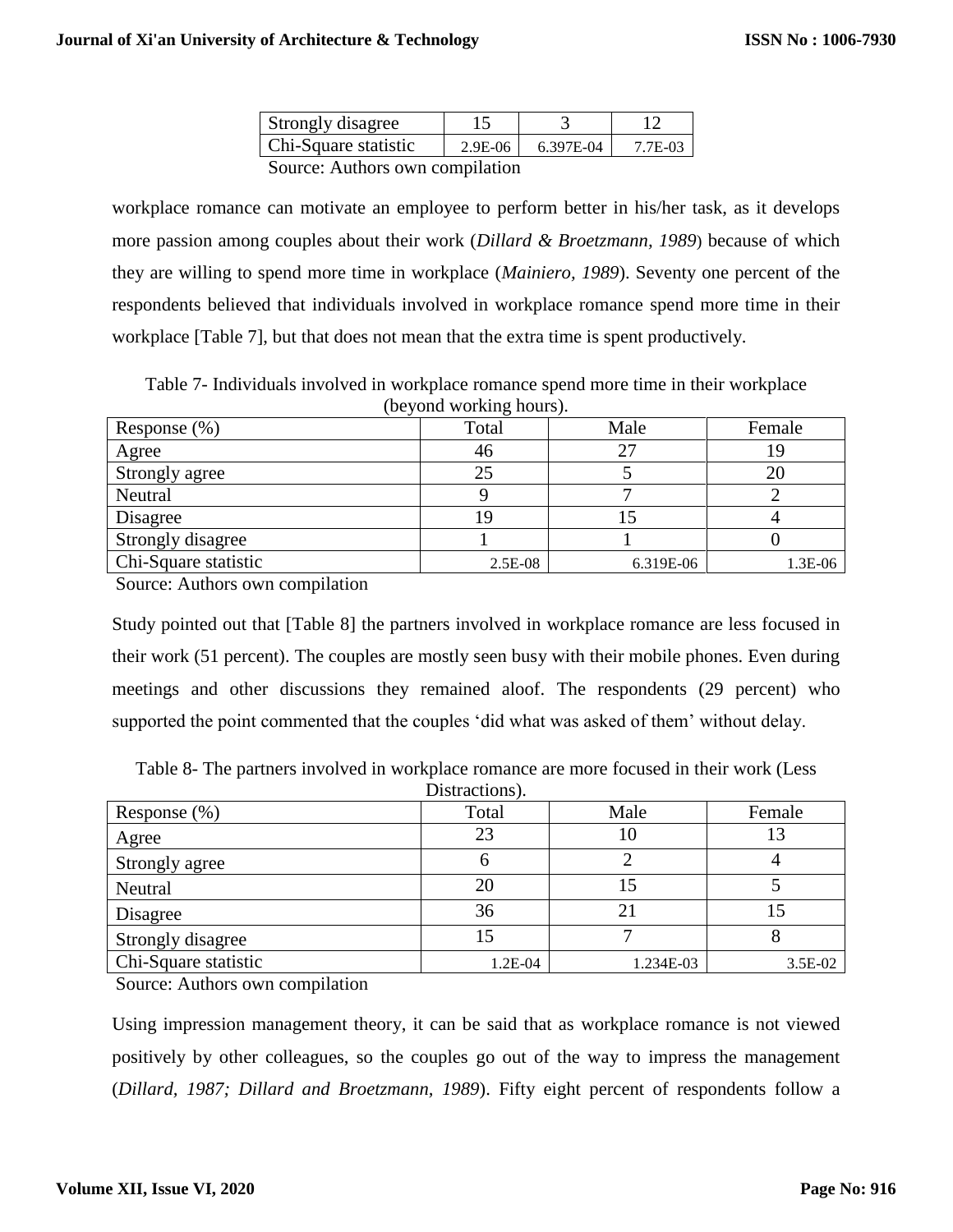similar line of reasoning and viewed that in order to impress management they stay beyond working hours in the colleges and spend more time cozying up with higher authorities [Table 9]. This creates discomfort and insecurity among other faculties, who react negatively towards the couple. This negative behavior is reciprocated. Result showed that the individuals who are involved in workplace romance do not make their utmost effort to impress their co-workers.

| Response (%)                                                                              | Total          | Male              | Female  |  |  |
|-------------------------------------------------------------------------------------------|----------------|-------------------|---------|--|--|
| Agree                                                                                     | 43             | 18                | 25      |  |  |
| Strongly agree                                                                            | 15             | 9                 | 6       |  |  |
| Neutral                                                                                   | 22             | 15                |         |  |  |
| Disagree                                                                                  | 18             | 11                | 7       |  |  |
| Strongly disagree                                                                         | $\overline{2}$ | $\overline{2}$    | 0       |  |  |
| Chi-Square statistic                                                                      | 1.2E-05        | 1.797E-01         | 4.2E-06 |  |  |
| The individuals who are involved in workplace romance make their utmost effort to impress |                |                   |         |  |  |
|                                                                                           |                | their co-workers. |         |  |  |
| Response $(\%)$                                                                           | Total          | Male              | Female  |  |  |
| Agree                                                                                     | 23             | 15                | 8       |  |  |
| Strongly agree                                                                            |                |                   | 0       |  |  |
| Neutral                                                                                   | 18             | 10                | 8       |  |  |
| Disagree                                                                                  | 38             | 21                | 17      |  |  |
| Strongly disagree                                                                         | 20             | 8                 | 12      |  |  |
| Chi-Square statistic                                                                      | 4.9E-07        | 3.896E-04         | 1.7E-03 |  |  |

Table 9- The individuals who are involved in workplace romance go out of the way to impress management.

Source: Authors own compilation

Consensual sexual intimacy among couples is extensively found in many countries (*Powell & Mainiero, 1990; Mainiero, 1993; Pierce, Byrne & Aguinis, 1996*). Sexual harassment begins when females fall victim to undue sexual demand from their male partners or superiors. The fear of losing job, position, increment or favors usually force them to compromise (*Quinn & Judge, 1978; Anderson & Fisher, 1991*). Large portions (47 percent) of the respondent believe this to be the cause. But others feel that once the couples break up, they blame each other of taking advantage [Table 10].

Table 10- Romantic relationships expose organizations to claims of sexual harassment.

| Response $(\% )$ | Total | Male | Female |
|------------------|-------|------|--------|
| Agree            | 38    | 19   | 19     |
| Strongly agree   |       |      |        |
| Neutral          | 21    | 12   |        |
| Disagree         | 25    | 15   |        |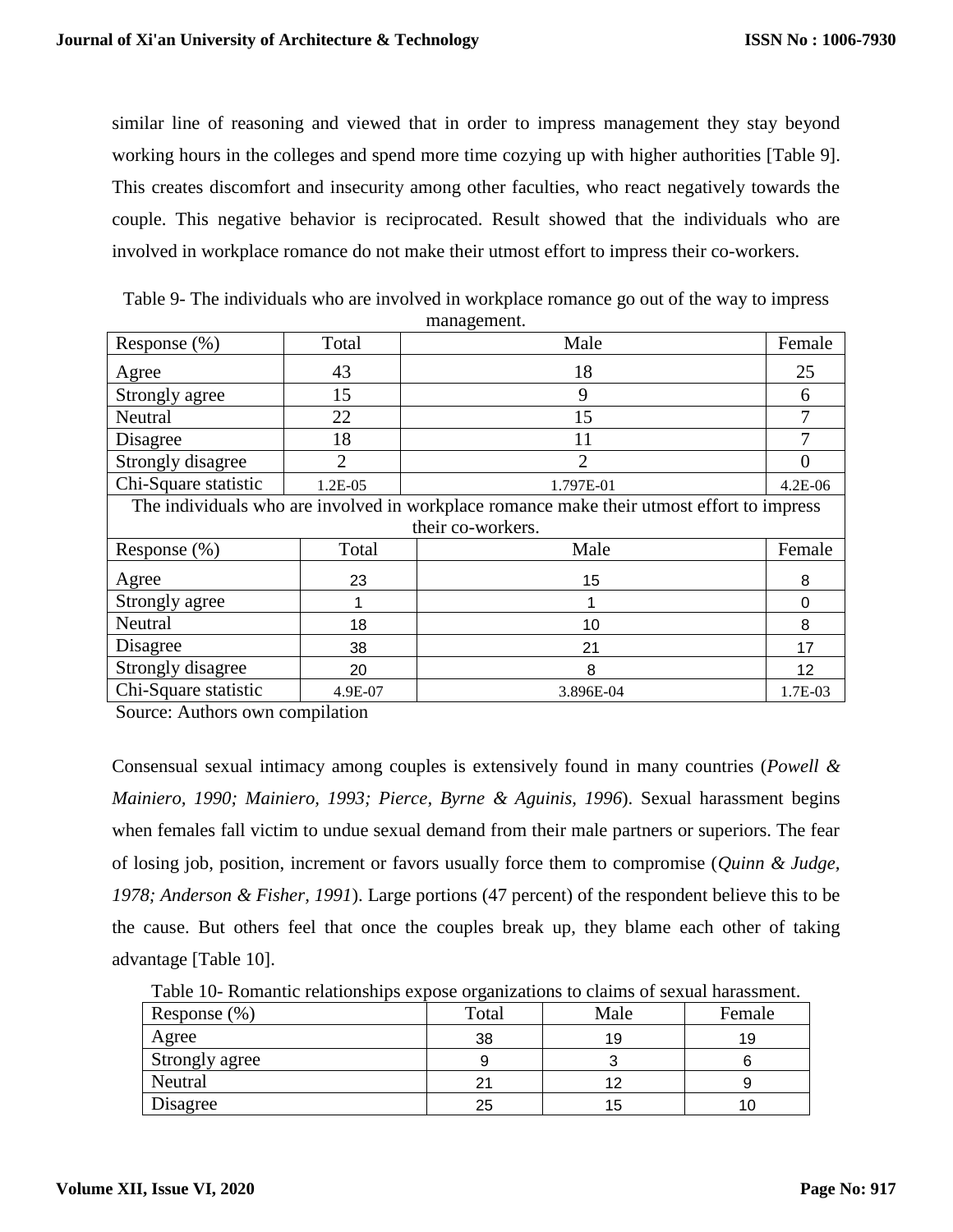| Strongly disagree    |         |             |         |
|----------------------|---------|-------------|---------|
| Chi-Square statistic | 1.9E-06 | $3.846E-03$ | 6.8E-04 |

Source: Authors own compilation

Workplace romance has a tremendous role in building or breaking the personal life of the couple and as individual.

At a personal level the individual feels happy due to hormonal changes. When an individual is in love, the brain releases dopamine, which increases serotonin levels and generates oxytocin. The respondents (61 percent) thus noticed change in behavior of the couples [Table 11].

|                      |         |           | ר - ד   |
|----------------------|---------|-----------|---------|
| Response (%)         | Total   | Male      | Female  |
| Agree                | 43      | 24        | 19      |
| Strongly agree       | 18      | 8         | 10      |
| Neutral              | 23      | 14        |         |
| Disagree             | 14      |           |         |
| Strongly disagree    |         |           |         |
| Chi-Square statistic | 3.8E-09 | 3.443E-05 | 3.7E-04 |

Table 11- workplace romance generates 'feel good factor' among partners.

Source: Authors own compilation

A greater part of the respondent (59 percent) thought that individuals involved in work place romance maintain a balance between professional and personal life. Most of the couples resorted to petty lies to cover up their affairs [Table 12]. Twenty five percent remained neutral, mostly male respondent, the reason being 'unaware of family of female partners in the couple'.

| Table 12- Individuals involved in work place romance maintain a balance between professional |                    |  |
|----------------------------------------------------------------------------------------------|--------------------|--|
|                                                                                              | and personal life. |  |

| Response $(\%)$      | Total     | Male      | Female  |
|----------------------|-----------|-----------|---------|
| Agree                | 4 I       | 18        | 23      |
| Strongly agree       | !8        |           |         |
| Neutral              | 25        | 16        |         |
| Disagree             | 13        |           |         |
| Strongly disagree    |           |           |         |
| Chi-Square statistic | $3.6E-08$ | 2.184E-03 | 4.9E-06 |

Source: Authors own compilation

Social gatherings are occasions which help in networking and acts as grapevine. Forty one percent respondent feel individuals involved in workplace romance prefer a secluded life in work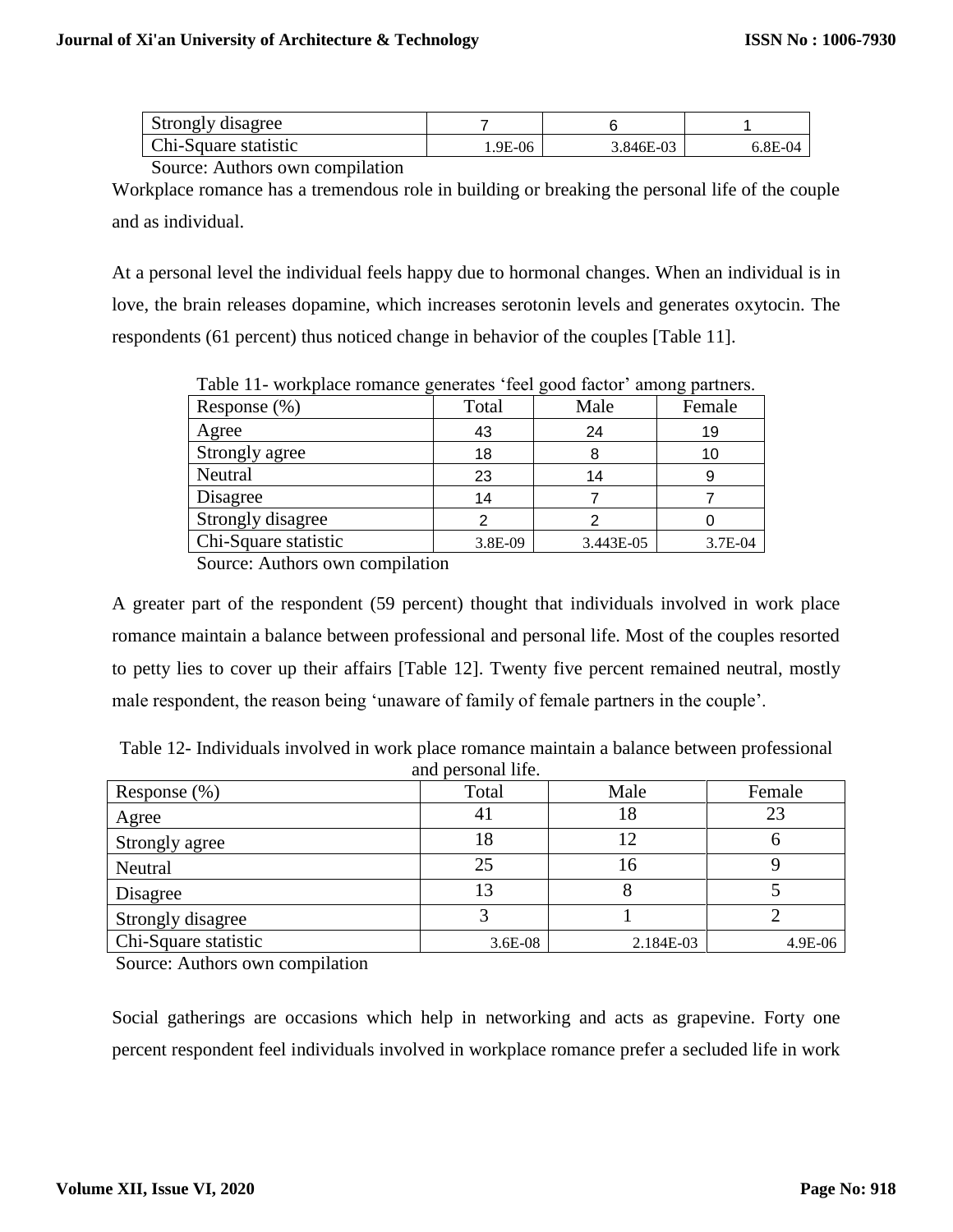[Table 13]. Their avoidance of social gatherings is understandable given that the society see their relationship as 'unhealthy and contagious'.

| Response $(\% )$     | social gatherings).<br>Total | Male      | Female  |
|----------------------|------------------------------|-----------|---------|
| Agree                | 37                           | 19        | 18      |
| Strongly agree       |                              |           |         |
| Neutral              | 31                           | 17        | 14      |
| Disagree             | 25                           | 16        |         |
| Strongly disagree    |                              |           |         |
| Chi-Square statistic | 5.8E-10                      | 1.146E-05 | 9.8E-05 |

Table 13- Individuals involved in workplace romance prefer a secluded life in work (avoid social gatherings).

Source: Authors own compilation

#### **Conclusion**

When data from table 7, 8, 9 10 and 11 are viewed together it shows that even though individuals involved in workplace romance spend more time in their workplace, yet there is no positive relationship between workplace romance and efficiency/productivity. In other words even though the employees spend more hours in office but still the institute does not gain out of it. But some of the respondent differed from this view. This means that in some of the educational institutions the management was able to capitalize from 'workplace romance'. During framing of questionnaire, few expert opinioned that, when the couple is given task to perform whether within the campus or outside they were pro active. This is possible only when the authority accepts them as a team rather than as individuals in love.

India is a land of tradition and culture. Workplace romance is still a social evil and more so in teaching profession. Teachers are expected to be moral custodian of students. Thus, getting romantically involved in workplace is considered unethical. Even students make fun of teachers who are involved in workplace romance and thus are looked down. Given such circumstances it will take more than a decade to make profit from 'workplace romance'.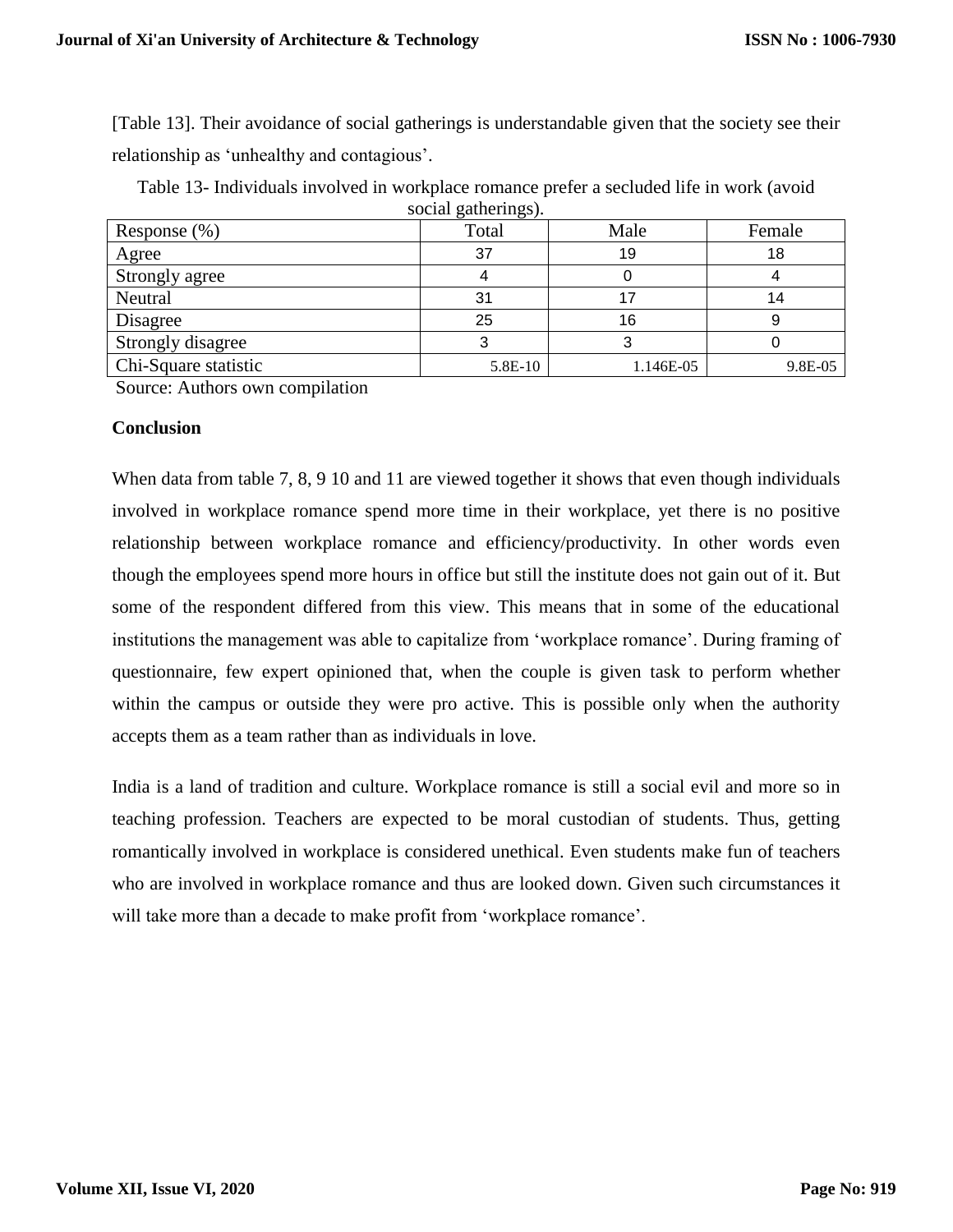# **Reference**

- 1. Alder, G. S., & Quist, D. M. (2014). Rethinking love at the office: Antecedents and consequences of coworker evaluations of workplace romances. *Human Resource Management*, *53*(3), 329-351.
- 2. Alder, G. S., & Quist, D. M. (2014). Rethinking love at the office: Antecedents and consequences of coworker evaluations of workplace romances. *Human Resource Management*, *53*(3), 329-351.
- 3. Anderson, C. I., & Hunsaker, P. L. (1985). Why theres romancing at the office and why its everybody's problem. *Personnel*, *62*(2), 57-63.
- 4. Anderson, C. J., & Fisher, C. (1991). Male-female relationships in the workplace: Perceived motivations in office romance. *Sex Roles*, *25*(3-4), 163-180.
- 5. Barratt, C. L., & Nordstrom, C. R. (2011). Cupid's cubicle: Co-workers' reactions to workplace romance characteristics. *Journal of Organizational Psychology*, *11*(2), 9-23.
- 6. Bergart, A. M. (2004). Group work as an antidote to the isolation of bearing an invisible stigma. *Social Work with Groups*, *26*(3), 33-43.
- 7. Bordwin, M. (1994). Are office romances OK?Training & Development,48, 38.
- 8. Bowes-Sperry, L. & Powell, G.N. (1999), Observers' Reactions to Social–Sexual Behavior at Work: An Ethical Decision Making Perspective, Journal of Management, 25(6), 779-802
- 9. Boyd, C. (2010). The debate over the prohibition of romance in the workplace. *Journal of Business Ethics*, *97*(2), 325-338.
- 10. Brown, T. J., & Allgeier, E. R. (1995). Managers' perceptions of workplace romances: An interview study. *Journal of Business and Psychology*, *10*(2), 169-176.
- 11. Brown, T. J., & Allgeier, E. R. (1996). The Impact of Participant Characteristics, Perceived Motives, and Job Behaviors on Co‐Workers' Evaluations of Workplace Romances 1. *Journal of Applied Social Psychology*, *26*(7), 577-595.
- 12. Byrne, D. (1971) The Attraction Paradigm. New York: Academic Press.
- 13. Byrne, D., & Neuman, J. H. (1992). The implications of attraction research for organizational issues. In *Advances in psychology* (Vol. 82, pp. 29-70). North-Holland.
- 14. Byrne, D., Ervin, C. R., & Lamberth, J. (1970). Continuity between the experimental study of attraction and real-life computer dating. *Journal of Personality and Social psychology*, *16*(1), 157.
- 15. Civil, J. (1998), Sexuality at Work, London: Batsford
- 16. Deitch, E. A., Barsky, A., Butz, R. M., Chan, S., Brief, A. P., & Bradley, J. C. (2003). Subtle yet significant: The existence and impact of everyday racial discrimination in the workplace. *Human Relations*, *56*(11), 1299-1324.
- 17. Devine, I., & Markiewicz, D. (1990). Cross-sex relationships at work and the impact of gender stereotypes. *Journal of Business Ethics*, *9*(4-5), 333-338.
- 18. Dillard, J. P. (1987). Close relationships at work: Perceptions of the motives and performance of relational participants. *Journal of Social and Personal Relationships*, *4*(2), 179-193.
- 19. Dillard, J. P., & Broetzmann, S. M. (1989). Romantic relationships at work: Perceived changes in job-related behaviors as a function of participant's motive, partner's motive, and gender. Journal of Applied Social Psychology, 19(2), 93–110.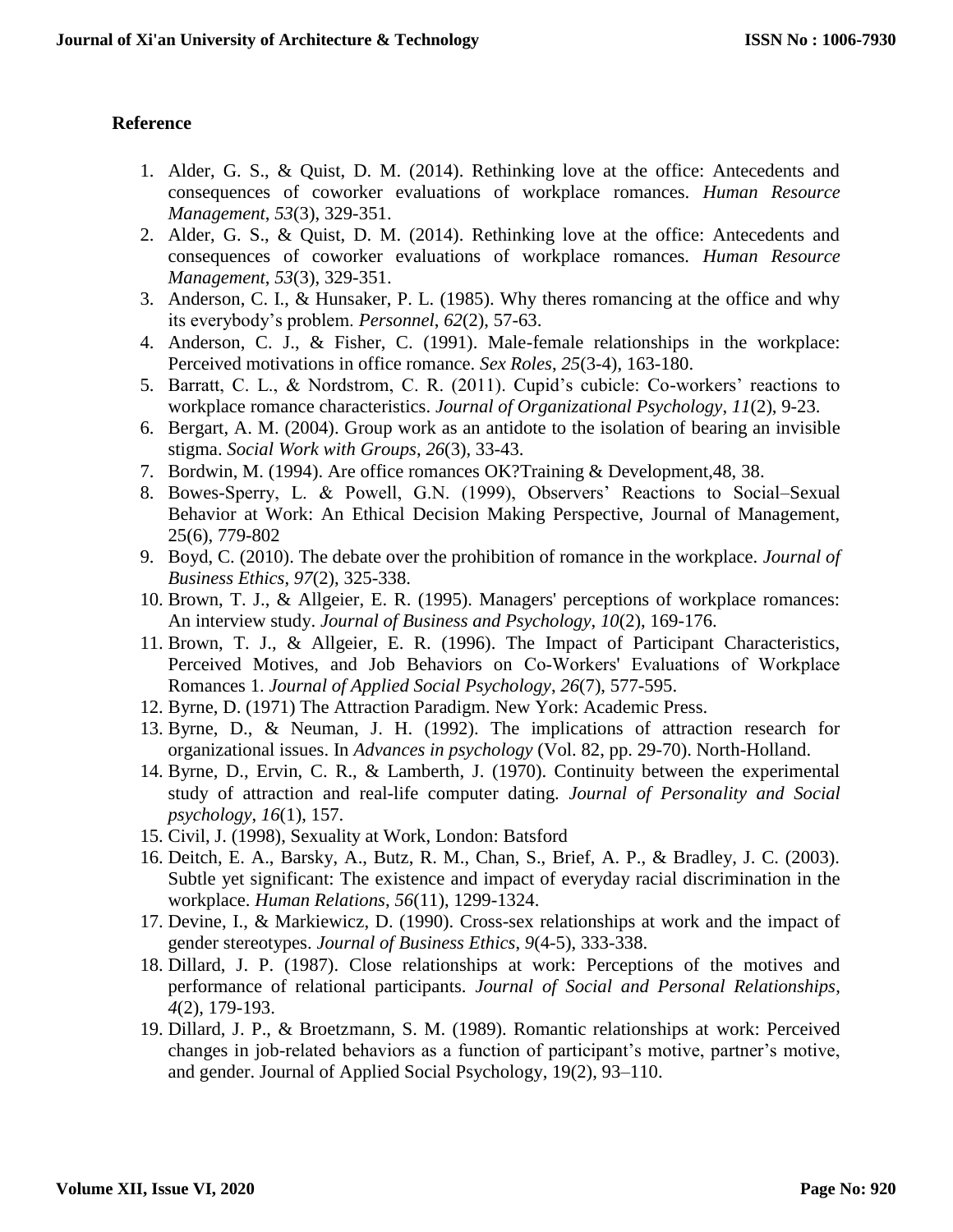- 20. Driscoll, J. B., & Bova, R. A. (1980). The sexual side of enterprise. *Management Review*, *69*(7), 51-62.
- 21. Fagenson, E. A. (1993). *Women in management: Trends, issues, and challenges in managerial diversity*. Sage Publications, Inc.
- 22. Foley, S., & Powell, G. N. (1999). Not all is fair in love and work: Coworkers' preferences for and responses to managerial interventions regarding workplace romances. *Journal of Organizational Behavior*, *20*(7), 1043-1056.
- 23. Ford, R.C. and McLaughlin, F.S. (1987). Should Cupid come to the workplace? An ASPA survey. Personnel Administrator, October, 100–110.
- 24. Gomes, G. M., Owens, J. M., & Morgan, J. F. (2006). The paramour's advantage: sexual favoritism and permissibly unfair discrimination. *Employee Responsibilities and Rights Journal*, *18*(2), 73-88.
- 25. Greenberg, E. R. (1998). The libido and the workplace.Management Review,87,9
- 26. Hoffman, L., Clinebell, S., & Kilpatrick, J. (1997). Office romances: The new battleground over employees' rights to privacy and the employers' right to intervene. *Employee Responsibilities and Rights Journal*, *10*(4), 263-275.
- 27. Hogg, M. A., & Cooper, J. (Eds.). (2007). *The SAGE handbook of social psychology: Concise student edition*. Sage.
- 28. Horan, S. M., & Chory, R. M. (2009). When work and love mix: Perceptions of peers in workplace romances. *Western Journal of Communication*, *73*(4), 349-369.
- 29. Horan, S. M., & Chory, R. M. (2011). Understanding work/life blending: Credibility implications for those who date at work. *Communication Studies*, *62*(5), 563-580.
- 30. Horan, S. M., & Chory, R. M. (2013). Relational implications of gay and lesbian workplace romances: Understanding trust, deception, and credibility. *The Journal of Business Communication (1973)*, *50*(2), 170-189.
- 31. Jones, G. E. (1999). Hierarchical workplace romance: An experimental examination of team member perceptions. *Journal of Organizational Behavior*, *20*(7), 1057-1072.
- 32. Kakabadse, A. (2004). *Intimacy: An international survey of the sex lives of people at work*. Springer.
- 33. Kakabadse, N. and Kakabadse, A. (2004). Intimacy: International survey of the sex lives of people at work. Basingstoke: Palgrave.
- 34. Lee, W.K. (1996). Development of moral thought, feeling and behaviour. American psychologist, 34 (10) 956 – 966
- 35. Link, B. G., & Phelan, J. C. (2001). Conceptualizing stigma. *Annual review of Sociology*, *27*(1), 363-385.
- 36. Lobel, S. A., Quinn, R. E., Clair, L. S., & Warfield, A. (1994). Love without sex: The impact of psychological intimacy between men and women at work. *Organizational Dynamics*, *23*(1), 5-16.
- 37. Loftus, M. 1995. Frisky Business Romance in the Workplace. Psychology Today.
- 38. Mainiero, L. (1986). A review and analysis of power dynamics in organizational romances. Academy of Management Review 11, pp. 750–762.
- 39. Mainiero, L. A. (1989). *Office romance: Love, power, and sex in the workplace*
- 40. Mainiero, L. A. (1993). Dangerous liaisons? A review of current issues concerning male and female romantic relationships in the workplace. *Women in management: Trends, issues, and challenges in managerial diversity*, 162-185.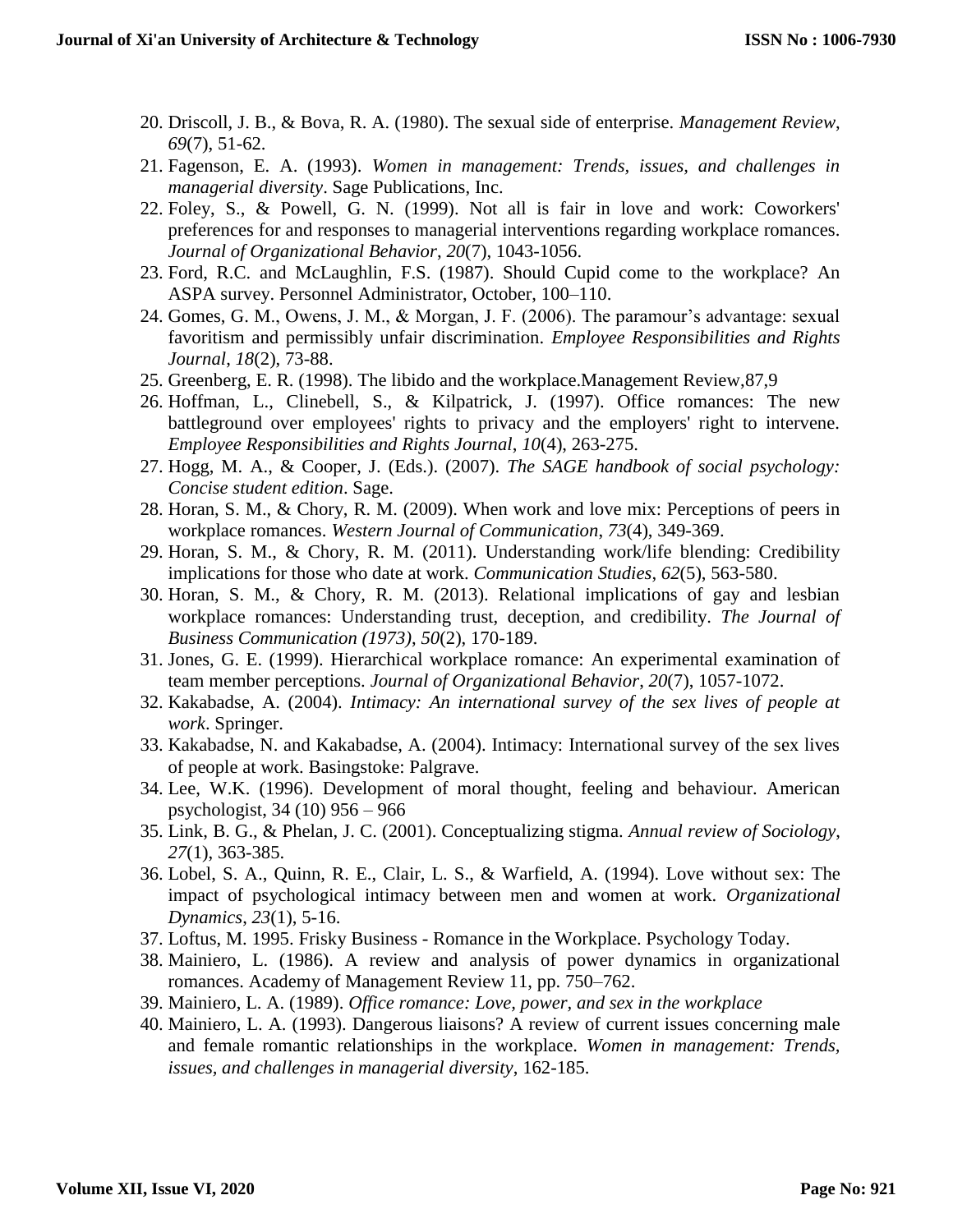- 41. Morgan, L. M., & Davidson, M. J. (2008). Sexual dynamics in mentoring relationships–a critical review. *British Journal of Management*, *19*, S120-S129.
- 42. Neugarten, D. A., & Shafritz, J. M. (Eds.). (1980). *Sexuality in organizations: Romantic and coercive behaviors at work*. Moore Publishing Company.
- 43. Phillips, J. C., Ingram, K. M., Smith, N. G., & Mindes, E. J. (2003). Methodological and content review of lesbian-, gay-, and bisexual-related articles in counseling journals: 1990-1999. *The Counseling Psychologist*, *31*(1), 25-62.
- 44. Pierce, C. A., & Aguinis, H. (2001). A framework for investigating the link between workplace romance and sexual harassment. *Group & Organization Management*, *26*(2), 206-229.
- 45. Pierce, C. A., Byrne, D., & Aguinis, H. (1996). Attraction in organizations: A model of workplace romance. *Journal of Organizational Behavior*, *17*(1), 5-32.
- 46. Powell, G. N. (2001). Workplace romances between senior-level executives and lowerlevel employees: An issue of work disruption and gender. *Human Relations*, *54*(11), 1519-1544.
- 47. Powell, G., & Foley, S. (1998). Something to talk about: Romantic relationships in organizational settings. *Journal of Management, 24*, 421–448.
- 48. Quinn, R. E. (1977). Coping with cupid: The formation, impact, and management of romantic relationships in organizations. Administrative Science Quarterly, 22(1), 30–45.
- 49. Quinn, R. E., & Judge, N. A. (1978). The office romance: No bliss for the boss. *Management review*, *67*(7), 43-49.
- 50. Riach, K., & Wilson, F. (2007). Don't screw the crew: Exploring the rules of engagement in organizational romance. *British Journal of Management*, *18*(1), 79-92.
- 51. Salvaggio, A. N., Streich, M., Hopper, J. E., & Pierce, C. A. (2011). Why Do Fools Fall in Love (at Work)? Factors Associated With the Incidence of Workplace Romance 1. *Journal of Applied Social Psychology*, *41*(4), 906-937.
- 52. Schultz, V. (2003). The sanitized workplace. Yale Law Journal, 112(8), 2061–2193
- 53. Segal, M. W. (1974). Alphabet and attraction; An unobtmsive measure of the effect of propinquity in a field setting. Journal of Personality and Social Psychology, 30, 654-657
- 54. Shellenbarger, S. (2004, Feb 19). Office romance: The challenges of mixing business and pleasure. The Wall Street Journal, p. D1.
- 55. Sheppard, J. A., & Strathman, A. J. (1989). Attractiveness and height: The role of stature in dating preference, frequency of dating, and perceptions of attractiveness. *Personality and Social Psychology Bulletin, 15*(4), 617-627.
- 56. Smith, J. E., Waldorf, V. A., & Trembath, D. L. (1990). Single white male looking for thin, very attractive... *Sex Roles*, *23*(11-12), 675-685.
- 57. Swartz, R., Warfield, A., & Wood, D. (1987). Co-worker romances: Impact on the work group and on career oriented women. Personnel.
- 58. Warfield, A. (1987). 'Co-worker Romances: impact on the workgroup and on career oriented women',Personnel,64(5),pp. 22–35.
- 59. Wilson, F. (2015). Romantic relationships at work: why love can hurt. *International Journal of Management Reviews*, *17*(1), 1-19.
- 60. Wilson, R. J., Filosa, C., & Fennel, A. (2003). Romantic relationships at work: Does privacy trump the dating police. *Def. Counsel. J.*, *70*, 78.